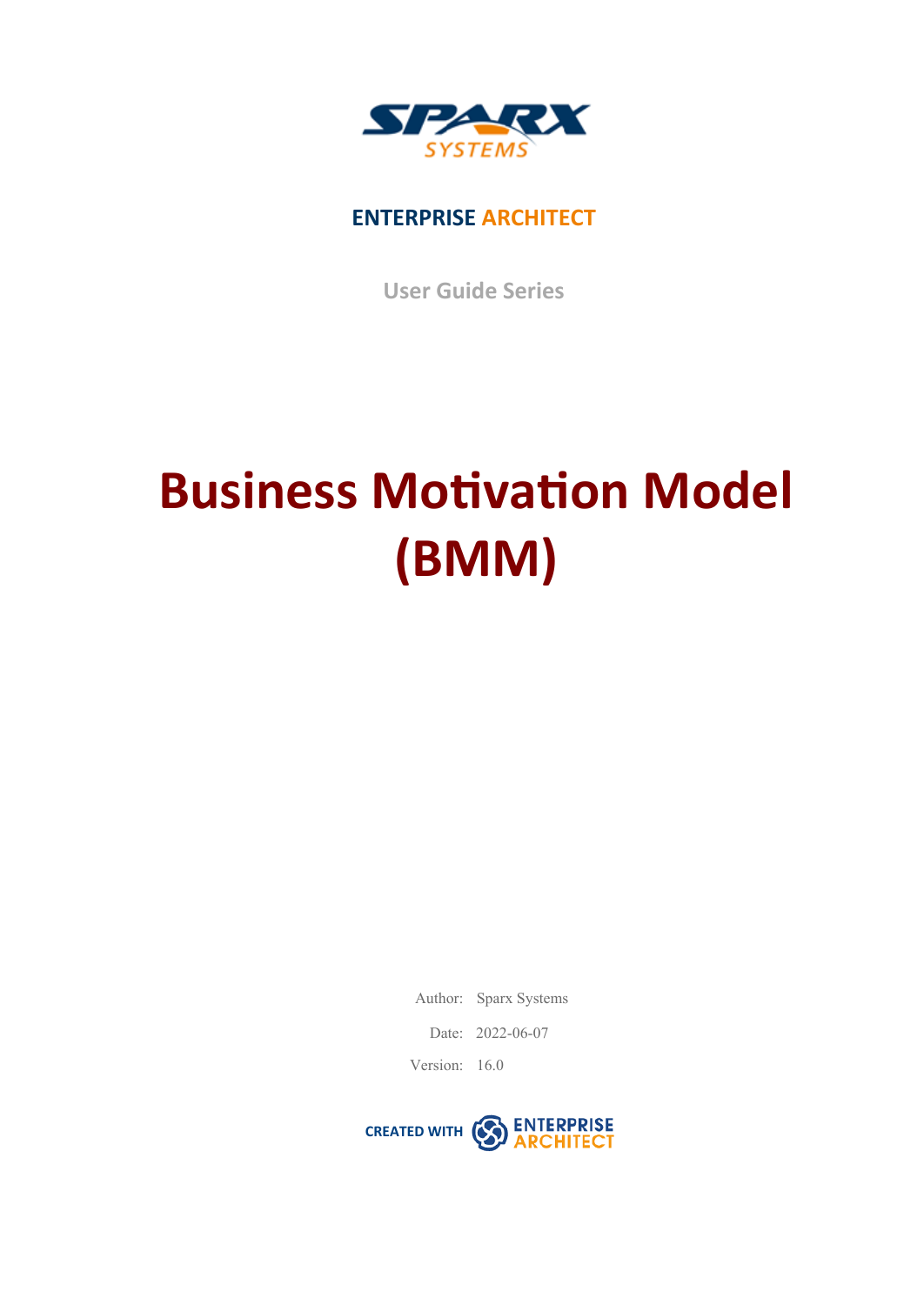## **Table of Contents**

| <b>Business Motivation Model BMM</b>  |  |
|---------------------------------------|--|
| Getting Started<br>------------------ |  |
| Example Diagram                       |  |
| Modeling with BMM                     |  |
| More Information                      |  |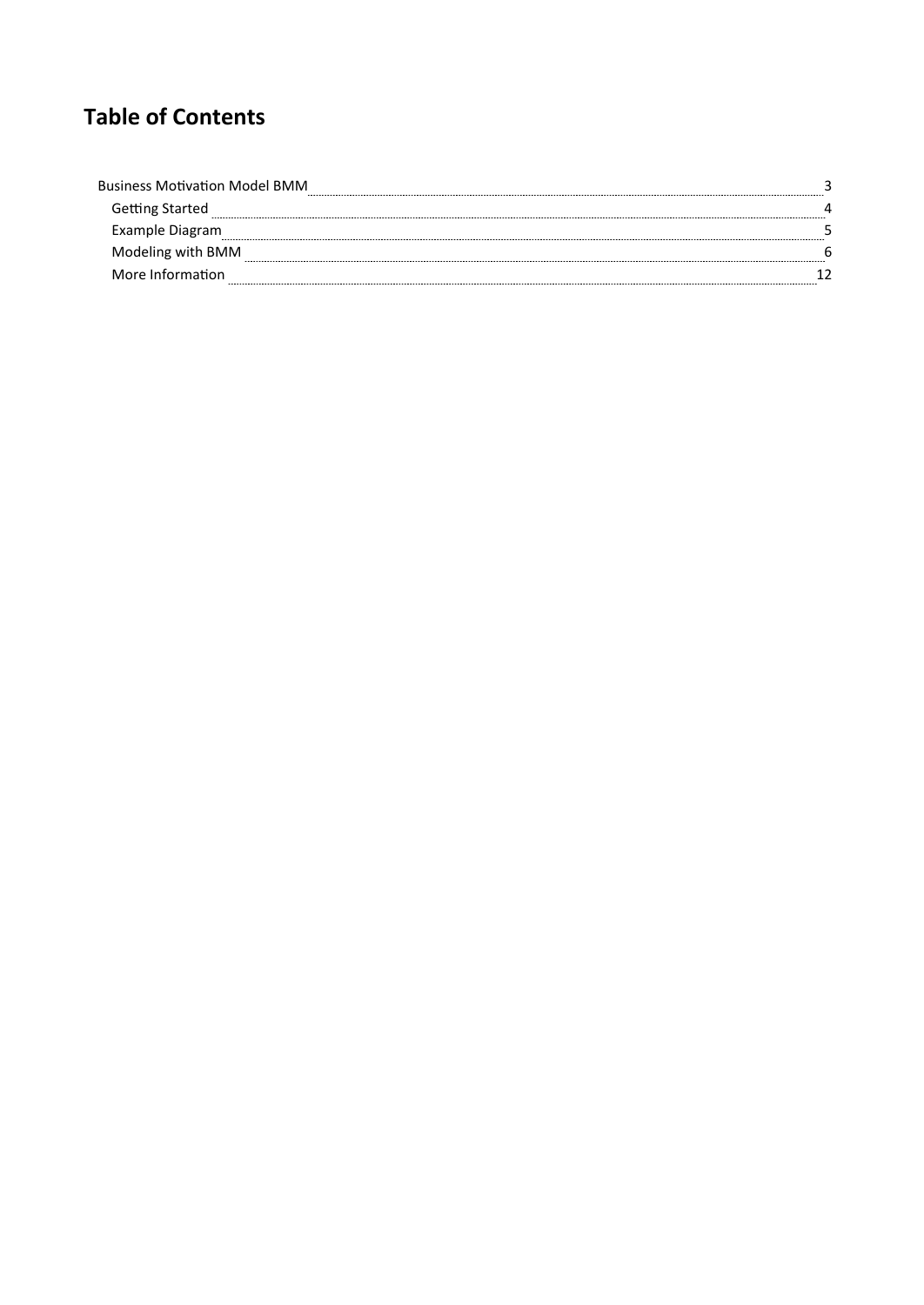# **Business Motivation Model BMM**

#### **Create Models Visualizing Ends ( Missions), Means (Strategies), Influencers and Assessments**

A Business Motivation Model (BMM) effectively describes a Business Plan visually. The elements and relationships that make up an enterprise BMM are developed from a business perspective and will be meaningful to corporate executives, strategists and business line managers. You develop a BMM as a precursor to detailed business analysis of a system, or the design or technical implementation of a project. Using Enterprise Architect's handy element tracing capabilities the elements created in these down-stream activities can be traced (linked) back to elements in the BMM. This ensures that solutions are firmly connected to the business intent.

The Business Motivation Model provides the scaffolding for creating business plans that can be communicated to the entire business and technology staff so everyone understands the overall direction of the business and what events and influencers are important in the scope of an organization's operation. The scope of an enterprise BMM might be the entire enterprise, or an organization unit such as a division, department or branch within it. You can also model governance for and guidance to the business using Business Policies and Business Rules, which can be linked to other models in the tool such as Business Processes created with Business Process Model and Notation (BPMN).



*BMM showing how Meanssupport Ends and also the Assessment of an Influencer*

Enterprise Architect's rich and effective collaboration features allow you to discuss, chat and review the models with other team members - both business and technical. The Cloud-based products that can be used with the Pro Cloud Server allow you to disseminate the models and their intent to a wide audience inside and outside your organization.

The Business Motivation Model (BMM) is integrated with Enterprise Architect and provided with the Enterprise Architect installer.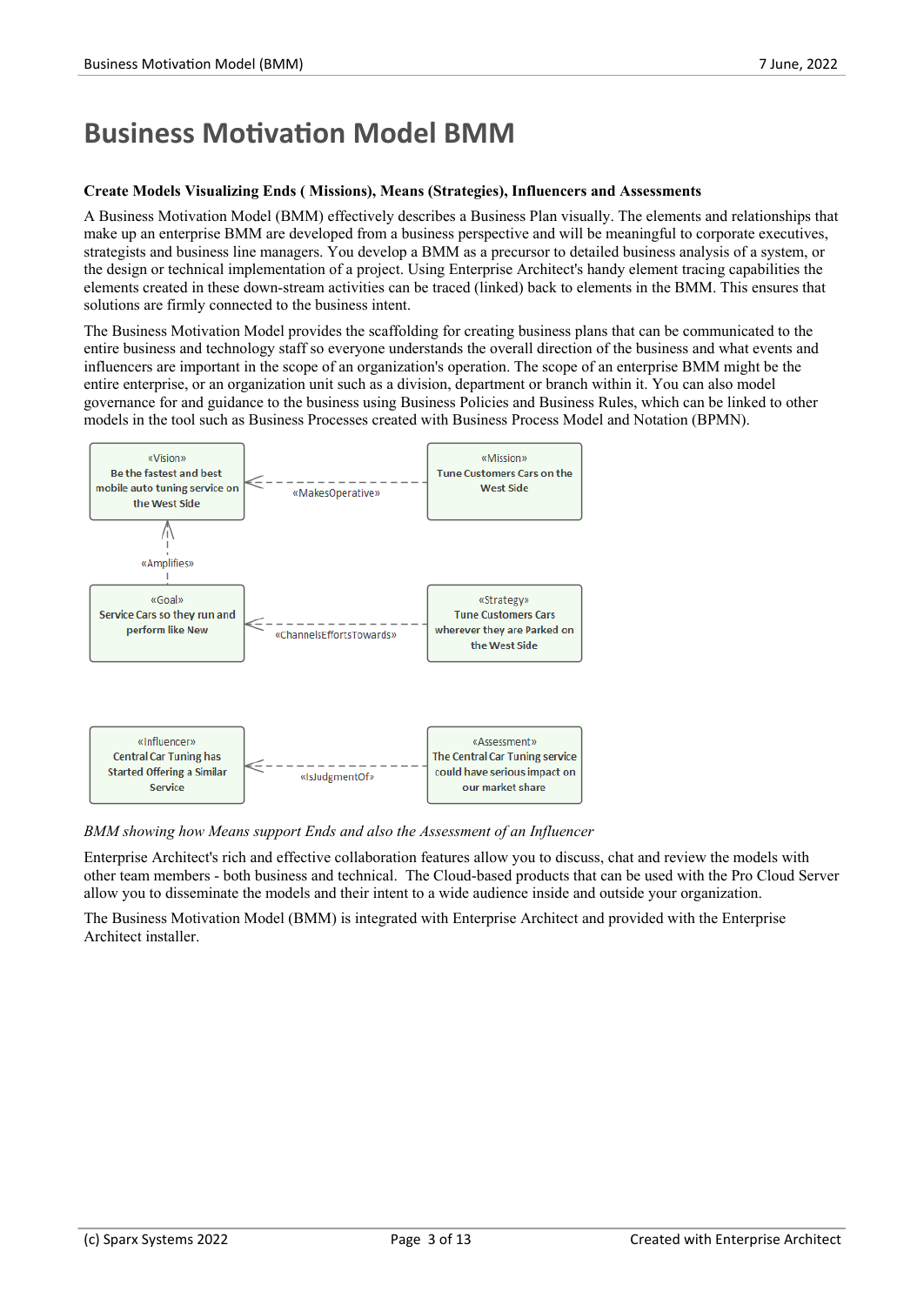# **Getting Started**

#### **Selecting the Perspective**

Enterprise Architect partitions the tool's extensive features into Perspectives. This ensures that you can focus on a specific task and work with the tools you need without the distraction of other features. To work with the Business Motivation Model features you first need to select this Perspective:

 $\bullet$  <perspective name> > Business Modeling > Business Motivation

Setting the Perspective ensures that the Business Motivation Model diagrams, their Toolbox pages and other features of the Perspective will be available by default.

#### **Example Diagram**

An example diagram provides a visual introduction to the topic and allows you to see some of the important elements and connectors that are created in specifying or describing the things that motivate a business.

#### **Modeling with BMM**

This topic introduces the Business Motivation Model (BMM) profile, which covers the diagrams, toolboxes and elements that you will work with, including Missions, Desired Results, Goals, Objectives, Strategies, Tactics, Influencing Organizations and more. You are able to select the BMM perspective from the Business group, which will set the tool up for modeling Business Motivation such as is prevalent in large and medium-sized enterprises needing to understand the basis for their business activities and the parties they interact with.

#### **More Information**

This section provides links to other topics and resources that you will find useful when working with the Business Motivation Model tool features.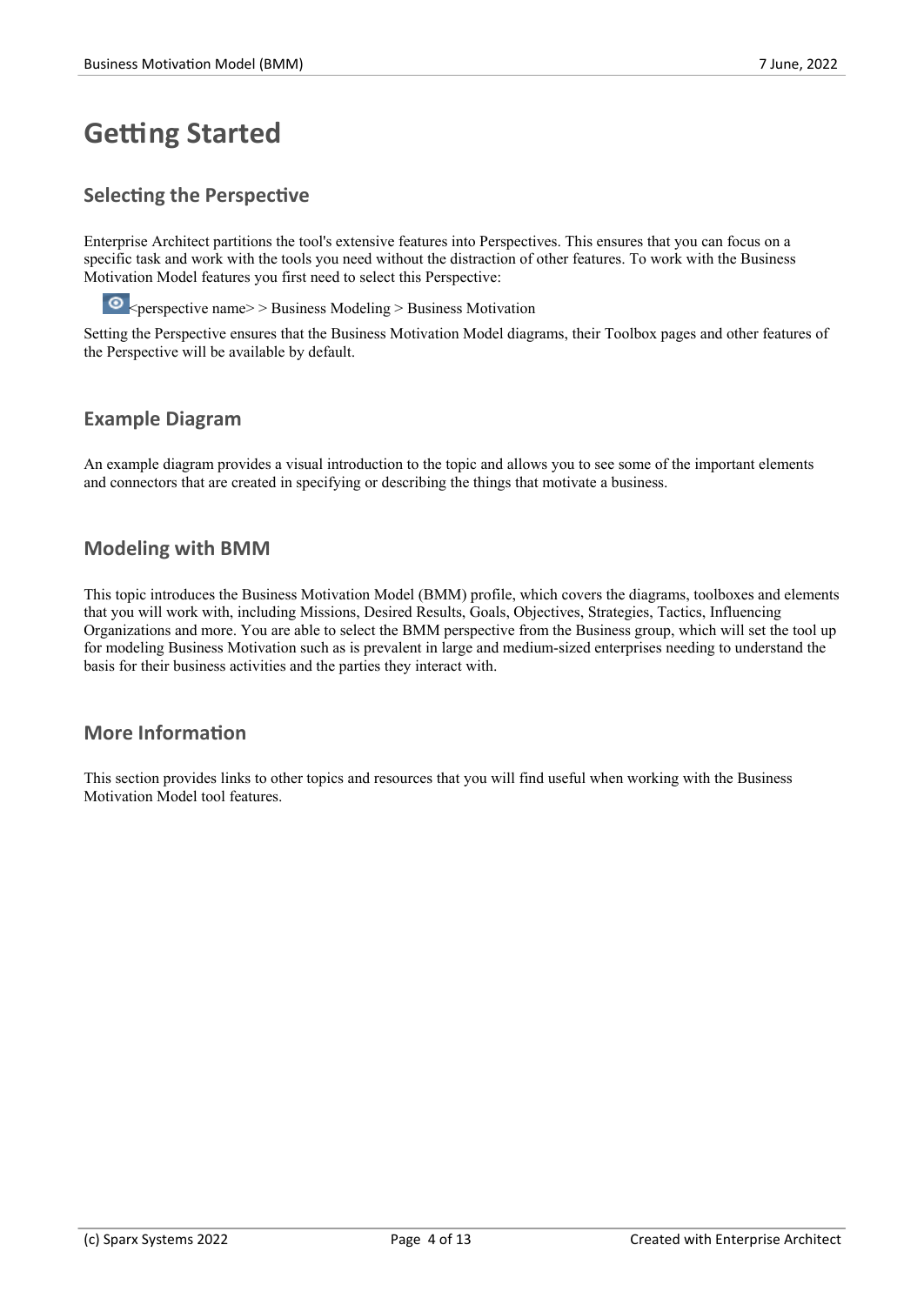## **Example Diagram**

Using a Business Motivation Diagram diagrams you can model the things that motivate a business including Means Ends Influencers and Assessments. You can describe what the organization is wanting the achieve (Ends) using Visions, Goals and Objectives. So in this example the organization wants to 'Be the Best Pizza Shop in the Central City'. Goals and Objectives are added to further qualify this statement. Means are added to show the effort that is needed to make rich these ends - these are called the Means. In this example the Mission is to 'Sell Pizzas to Customers City Wide'. Strategies Channel Effort for Goals and in a similar way Tactics represent the Effort that is required for Objectives.



BMM showing how Means (*Mission, Strategy, Tactics*) are used to channel effort to obtain an End (*Vision, Goal Objective*)

You can re-create a similar diagram from the 'BMM Example - Pizza Company' Pattern on the 'Business Motivation' page of the Model Wizard (Start Page 'Create from Pattern' tab).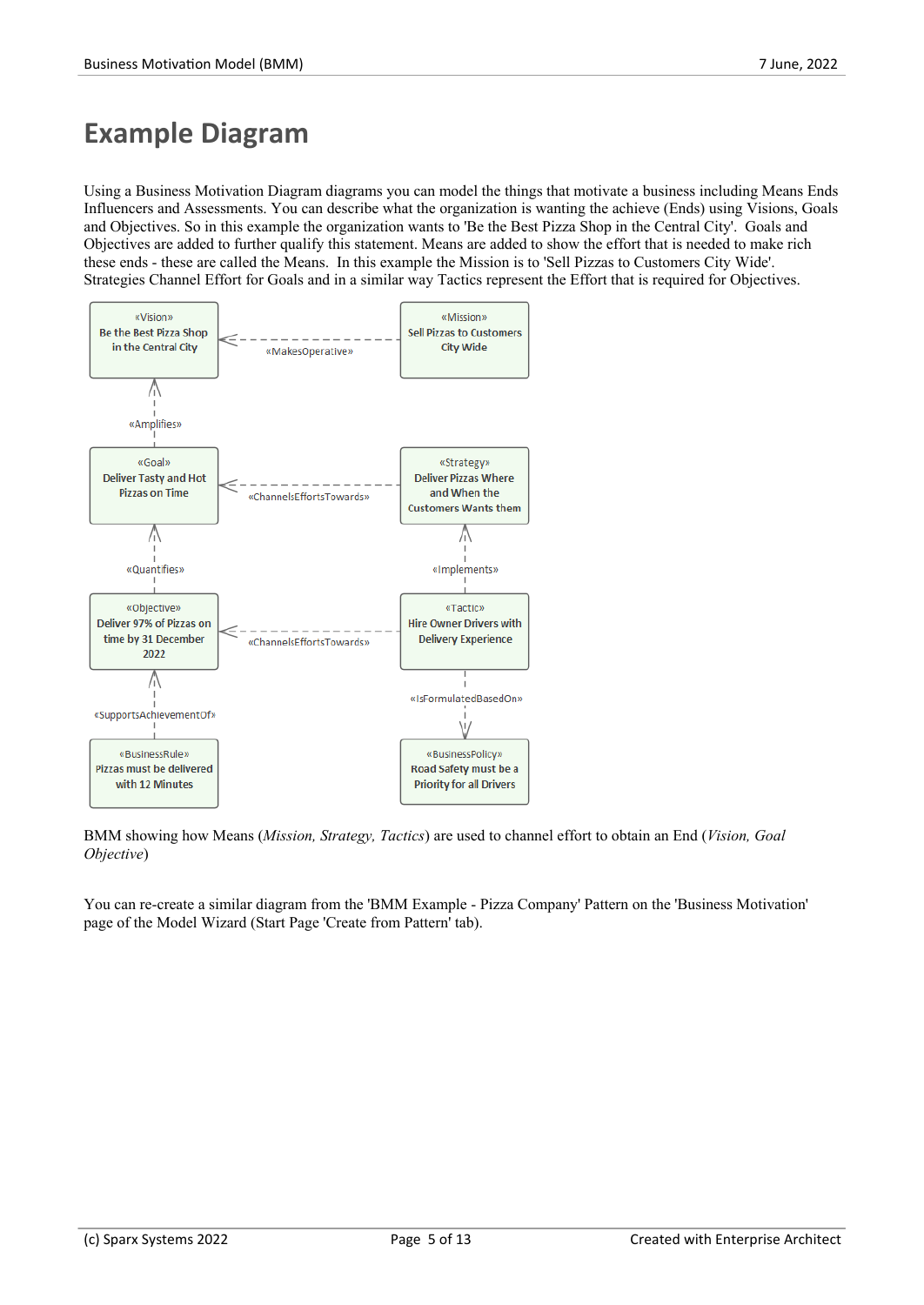# **Modeling with BMM**

#### **Access**

Click on the 'Perspective' icon (top right corner of the display) and select 'Business Modeling > Business Motivation'; the Model Wizard (Start Page 'Create from Pattern' tab) displays.

Select either:

- · One of the Patterns to add a template BMM model to the selected Package, or
- The 'Add Diagram' tab and select 'BMM > BMM Diagram' to add an empty Business Motivation Model diagram to the selected Package; the 'BMM' page displays in the Diagram Toolbox

## **Business Motivation Model Elements**

| <b>Business Policy</b>   | A Business Policy is a Directive that is not directly enforceable whose purpose is to<br>govern or guide the enterprise. Business Policies provide the basis for Business<br>Rules. Business Policies also govern Business Processes.                                                                                                                                                                                                                   |
|--------------------------|---------------------------------------------------------------------------------------------------------------------------------------------------------------------------------------------------------------------------------------------------------------------------------------------------------------------------------------------------------------------------------------------------------------------------------------------------------|
| <b>Business Process</b>  | Business Processes realize Courses of Action; they provide detail of activities, plus<br>sequencing, control, and synchronization that enable the enterprise to undertake its<br>Courses of Action. Business Processes are guide by Business Rules which provide<br>the basis for decisions that need to be made within Business Processes.                                                                                                             |
| <b>Business Rule</b>     | A Business Rule is a Directive, intended to govern, guide, or influence business<br>behavior, in support of Business Policy that has been formulated in response to an<br>Opportunity, Threat, Strength, or Weakness. It is a single directive that does not<br>require additional interpretation to undertake Strategies or Tactics. Often, a<br>Business Rule is derived from a Business Policy and guides a Business Processes.                      |
| Course of Action         | Courses of Action are what the enterprise has decided to do. A Course of Action is<br>more than simply a resource, skill, or competency that the enterprise can call upon.<br>It is a way of configuring some aspect of the enterprise (things, processes,<br>locations, people, time) to channel efforts towards Desired Results - the result of a<br>decision by the enterprise about the best way to use its resources, skills, and<br>competencies. |
| Directive                | Directives are categorized as Business Policies and Business Rules. Business<br>policies are not directly practicable whereas Business Rules are and they need to be<br>defined as such, and managed for consistency and completeness. Business Rules are<br>derived from Business Policies                                                                                                                                                             |
| Influencer               | An Influencer is something that can cause changes that affect the enterprise in its<br>employment of its Means or achievement of its Ends. Alternatively, it might<br>confirm that there are no changes where changes might have been expected.<br>Influencers can be Internal (from within the enterprise) or External (from outside<br>the enterprise boundary).                                                                                      |
| Influencing Organization | An Influencing Organization is an organization that is external to the enterprise<br>being modeled in a given enterprise BMM, and that influences that enterprise. An<br>Influencing Organization is the source of Influencers.                                                                                                                                                                                                                         |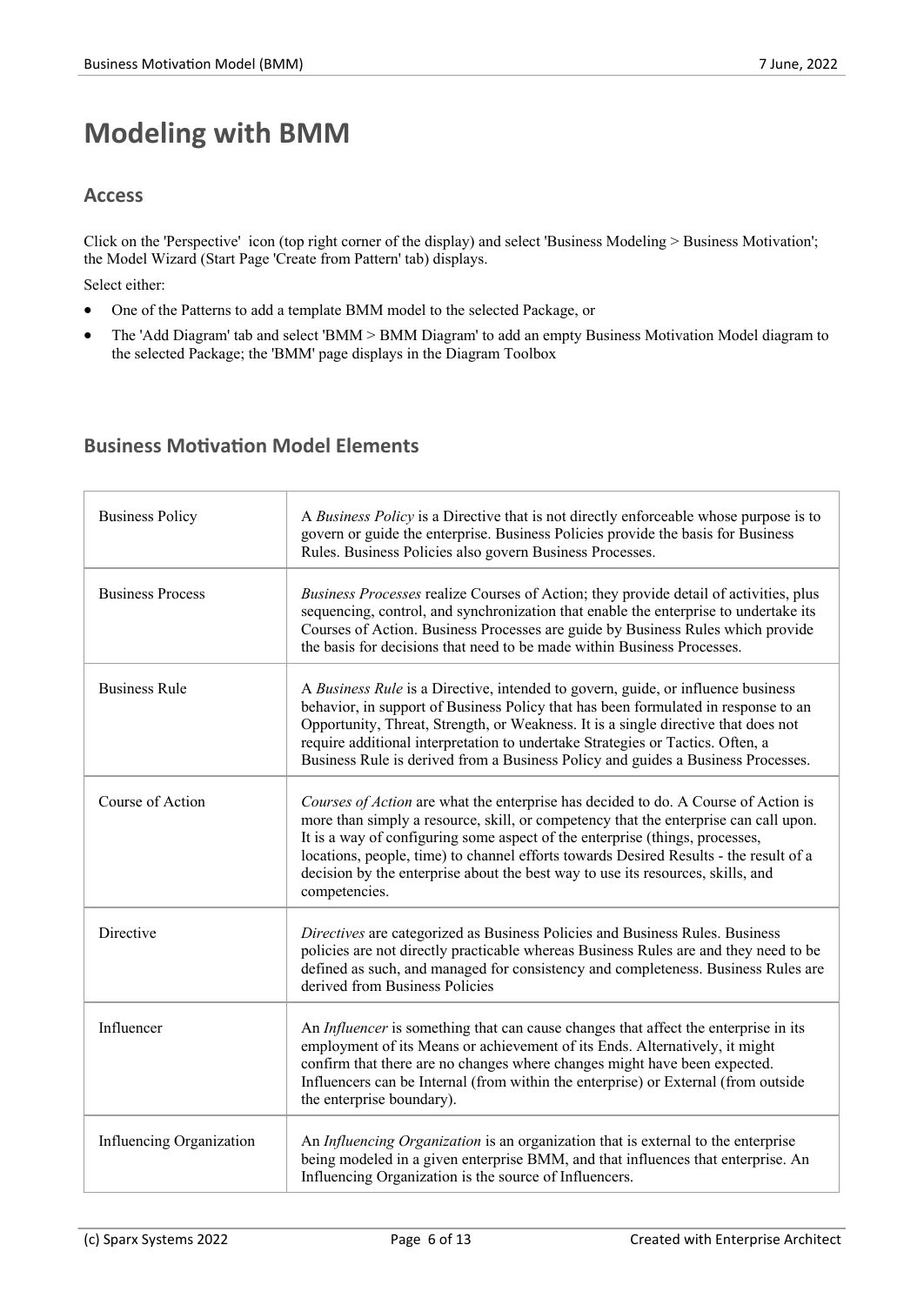| Means             | A Means is some "device, capability, regime, technique, restriction, agency,<br>instrument, or method that may be called upon, activated, or enforced to achieve<br>Ends." It does not include the tasks (business processes and workflow) necessary to<br>exploit it, or responsibility for such tasks. Typically Means are organized into<br>Mission, Courses of Action, and Directives.                                                                  |
|-------------------|-------------------------------------------------------------------------------------------------------------------------------------------------------------------------------------------------------------------------------------------------------------------------------------------------------------------------------------------------------------------------------------------------------------------------------------------------------------|
| <b>Mission</b>    | A Mission indicates the ongoing operational activity of the enterprise and describes<br>what the business is or will be doing on a day-to-day basis. A Mission makes a<br>Vision operative articulating the ongoing activity that makes the Vision a reality. A<br>Mission is planned by means of Strategies.                                                                                                                                               |
| Organization Unit | An Organization Unit is usually the basis for defining the boundaries of the<br>enterprise being modeled. The decomposition of Business Policies, Courses of<br>Action, and Desired Results and assignment of responsibilities within the enterprise<br>is typically consistent with and often guided by the definition of units within the<br>organization structure.                                                                                      |
| Regulation        | An order prescribed by an authority such as a government body or the management<br>of an enterprise.                                                                                                                                                                                                                                                                                                                                                        |
| Strategy          | A Strategy is one component of the plan for the Mission and represents the essential<br>Course of Action to achieve Ends (Goals in particular) and usually channels efforts<br>towards those Goals. A Strategy is more than simply a resource, skill, or<br>competency that the enterprise can call upon; rather, a Strategy is accepted by the<br>enterprise as the right approach to achieve its Goals, given the environmental<br>constraints and risks. |
| Tactic            | A Tactic is a Course of Action that represents part of the detailing of Strategies and<br>is said to implement a Strategy.                                                                                                                                                                                                                                                                                                                                  |

## **Business Motivation Model Connectors**

| Acts As                         | Directive <i>Acts As</i> a Regulation                            |
|---------------------------------|------------------------------------------------------------------|
| Affects Achievement Of          | Assessment <i>Affects Achievement Of</i> an End                  |
| Affects Employment Of           | An Assessment Affects Employment Of means                        |
| Amplifies                       | A Goal <i>Amplifies</i> a Vision                                 |
| Categorizes                     | Broader Influencer Category Categorizes more Specific Influencer |
| <b>Channels Efforts Towards</b> | Course of Action Channels Efforts Towards desired result         |
| Claims                          | A Liability Claims a Resource                                    |
| <b>Defines</b>                  | An Organization Unit Defines an End                              |
| <b>Delivers</b>                 | A Business Process <i>Delivers</i> an Offering                   |
|                                 |                                                                  |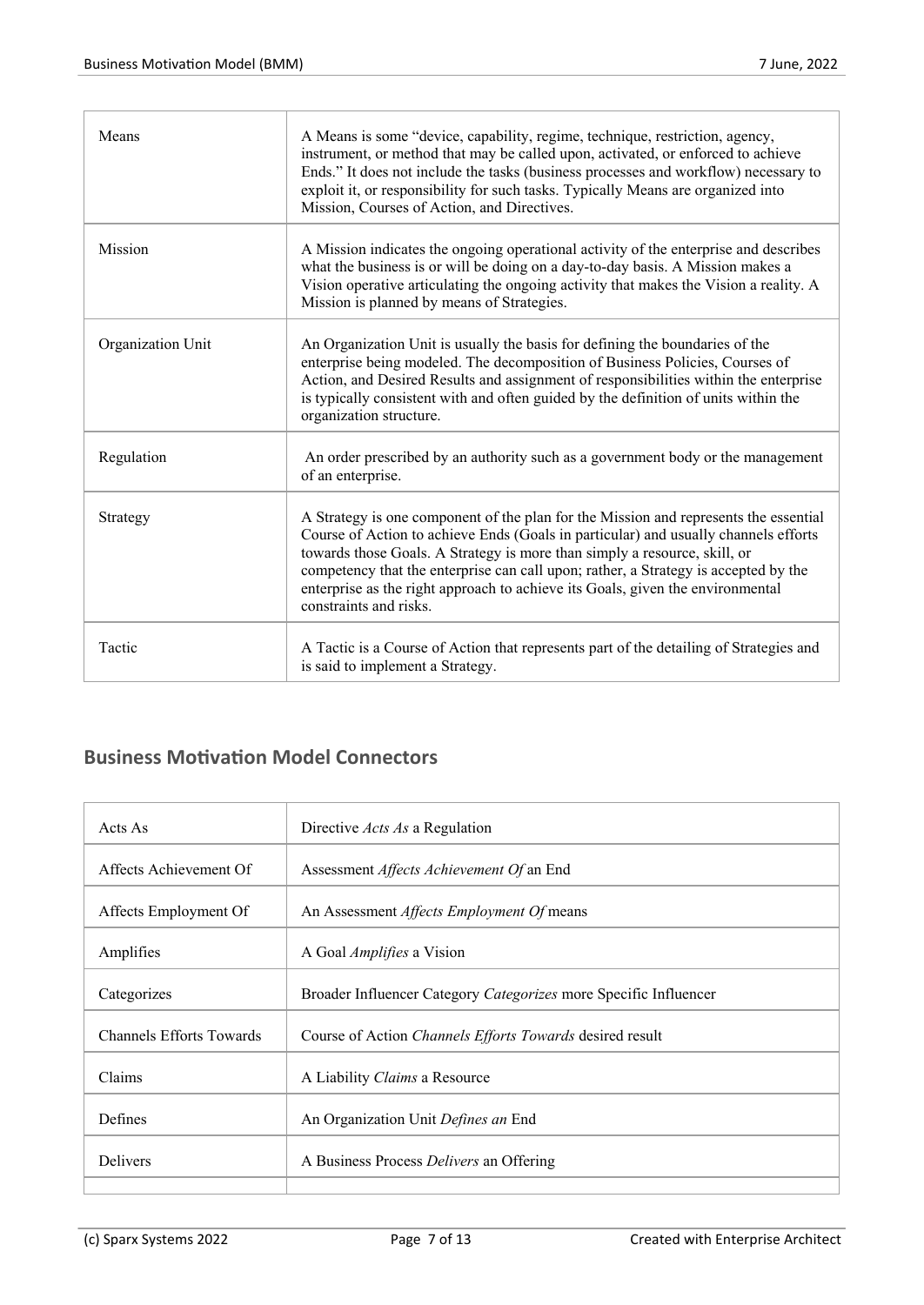| Deploys                                       | A Course of Action Deploys an Asset                                |
|-----------------------------------------------|--------------------------------------------------------------------|
| Determines                                    | Strategy Determines an Organization Unit                           |
| Discharges                                    | A Course of Action Discharges a Liability                          |
| <b>Effects Enforcement Level</b><br><b>Of</b> | A Tactic Effects Enforcement Level Of a Business Rule              |
| Enables                                       | Enabling Course of Action Enables Enabled Course of Action         |
| Establishes                                   | An Organization Unit Establishes a Means                           |
| Governs                                       | A Business Policy Governs a Business Process                       |
| Governs Use Of                                | A Directive Governs Use Of an Asset                                |
| Guides                                        | A Business Rule Guides a Business Process                          |
| Identifies                                    | An Assessment Identifies a Potential Impact                        |
| Implements                                    | A Tactic Implements a Strategy                                     |
| Includes                                      | A Broader Business Policy Includes a more specific Business Policy |
| Is Formulated Based On                        | A Course of Action Is Formulated Based On a Directive              |
| Is Judgment Of                                | An Assessment Is Judgment Of an Influencer                         |
| Is Responsible For                            | An Organization Unit Is Responsible For an Asset                   |
| Is Source Of                                  | An Influencing Organization Is Source Of an Influencer             |
| Makes                                         | An Organization Unit Makes an Assessment                           |
| Makes Operative                               | A Mission Makes Operative a Vision                                 |
| Manages                                       | A Business Process Manages an Asset                                |
| Provides                                      | A Fixed Asset Provides a Resource                                  |
| Provides Impetus For                          | A Potential Impact Provides Impetus For a Directive                |
| Quantifies                                    | An Objective Quantifies a Goal                                     |
| Realizes                                      | A Business Process Realizes a Course Of Action                     |
| Recognizes                                    | An Organization Unit Recognizes an Influencer                      |
| Requires                                      | An Offering Requires a Resource                                    |
|                                               |                                                                    |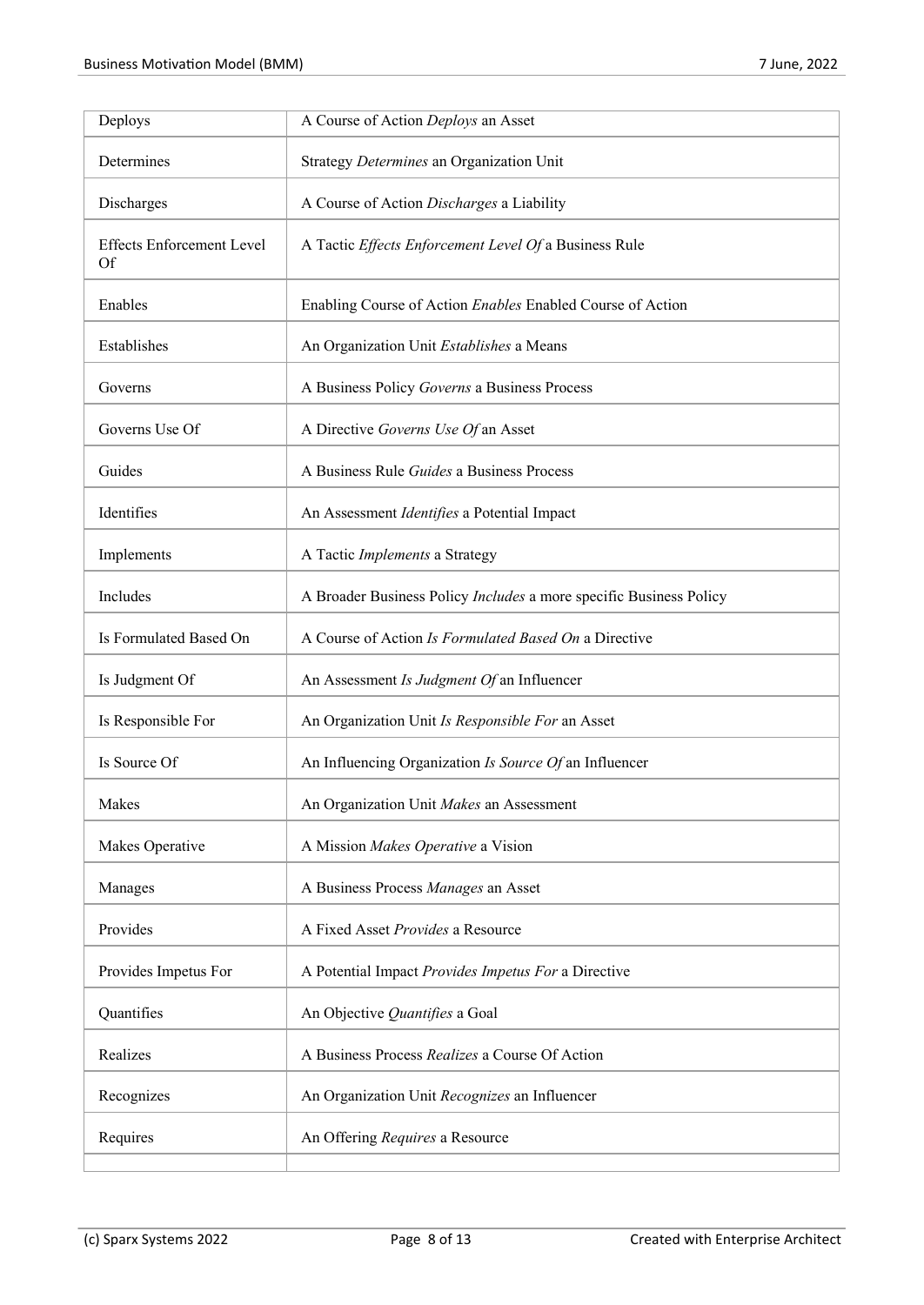| Supports Achievement Of | A Directive Supports Achievement Of a Desired Result |
|-------------------------|------------------------------------------------------|
| Uses                    | A Using Assessment Uses a Used Assessment            |

### **Modeling with the Business Motivation Model**

Developing models from the Business Motivation Model is not hard; there are many types of element and connector, providing a broad and versatile platform from which to create diagrams and models. The Business Motivation Model elements are simple in structure, consisting principally of just the name or ID and text, making it easy to quickly build up a structure.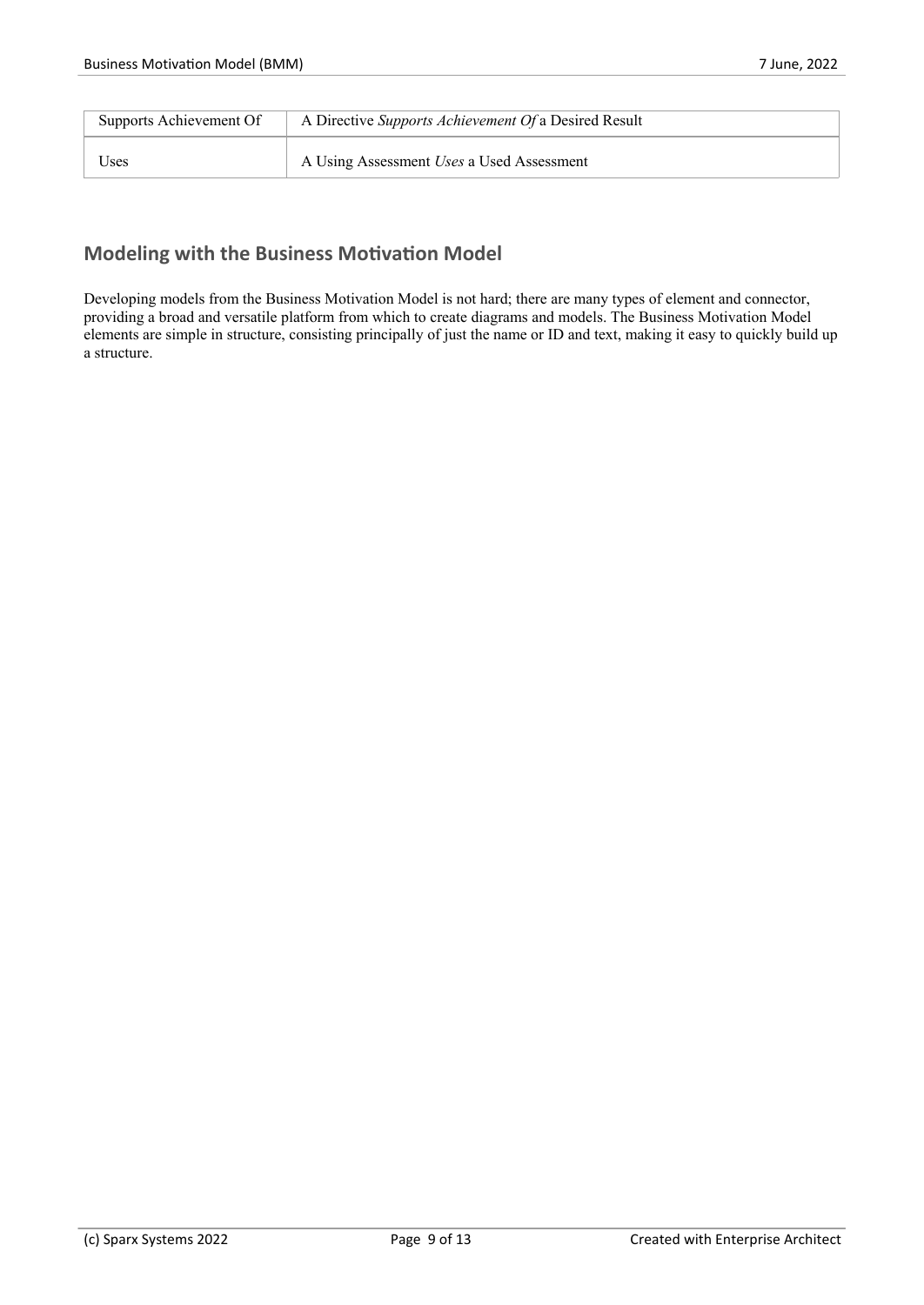| <b>Toolbox</b><br>具                 | <b>Toolbox</b><br>л                      |
|-------------------------------------|------------------------------------------|
| $\mathfrak{a}$<br>Search            | Search                                   |
| △ BMM - Ends                        | 4 BMM - Relationships                    |
| $\boxtimes$ End                     | $\cdot$ <sup>7</sup> Acts As             |
| Desired Result                      | Affects Achievement Of                   |
| $\blacksquare$ Goal                 | Affects Employment Of                    |
| Objective                           | Æ.<br>Amplifies                          |
| <b>M</b> Vision                     | Categorizes                              |
| <b>BMM - Means</b>                  | <b>Channels Efforts Towards</b>          |
| Means                               | $\cdot$ <sup>3</sup> Claims              |
| Mission                             | $\cdot^{\pi}$ Defines                    |
| Course of Action                    | уA,<br><b>Delivers</b>                   |
| <b>Z</b> Strategy                   | л.<br>Deploys                            |
| $\blacksquare$ Tactic               | Determines<br>P.                         |
| Directive                           | P.<br>Discharges                         |
| <b>E</b> Business Rule              | <b>Effects Enforcement Level Of</b><br>Æ |
| <b>Business Policy</b>              | л<br>Enables                             |
| <b>BMM - Influencers</b>            | Establishes                              |
| $\blacksquare$ Influencer           | A<br>Governs<br>Governs Use Of<br>79     |
| Influencing Organization            | л<br>Guides                              |
| Organization Unit                   | P.<br>Identifies                         |
| $\blacksquare$ Regulation           | л<br>Implements                          |
| <b>Existences</b> Process           | A<br>Includes                            |
| <b>BMM - Assessments</b>            | Is Formulated Based On                   |
| Assessment                          | $\cdot$ <sup>3</sup> Is Judgment Of      |
| Potential Impact                    | $\cdot^\pi$ Is Responsible For           |
|                                     | $\cdot^{\overline{a}}$ Is Source Of      |
| 4 BMM - Categories                  | $\sqrt{ }$ Makes                         |
| 圉<br><b>Desired Result Category</b> | УP.<br><b>Makes Operative</b>            |
| 틈<br><b>Influencer Category</b>     | A<br>Manages                             |
| Organization Category               | P.<br>Provides                           |
| <b>Assessment Category</b>          | P.<br>Provides Impetus For               |
| <b>BMM - Asset and Liability</b>    | а,<br>Quantifies                         |
| B<br>Asset                          | A<br>Realizes                            |
| <b>Fixed Asset</b>                  | g.<br>Recognizes                         |
| Offering                            | л<br>Requires                            |
| Liability                           | Supports Achievement Of<br>УP.           |
| Resource                            | $\sqrt{1}$ Uses                          |
|                                     |                                          |

| Facility                              | <b>Description</b>                                                                                                                                |
|---------------------------------------|---------------------------------------------------------------------------------------------------------------------------------------------------|
| <b>BMM</b> in Enterprise<br>Architect | You can develop Business Motivation Model diagrams in Enterprise Architect<br>quickly and easily. The BMM facilities are provided in the form of: |
|                                       | A BMM diagram type, created through the 'New Diagram' dialog ('Business                                                                           |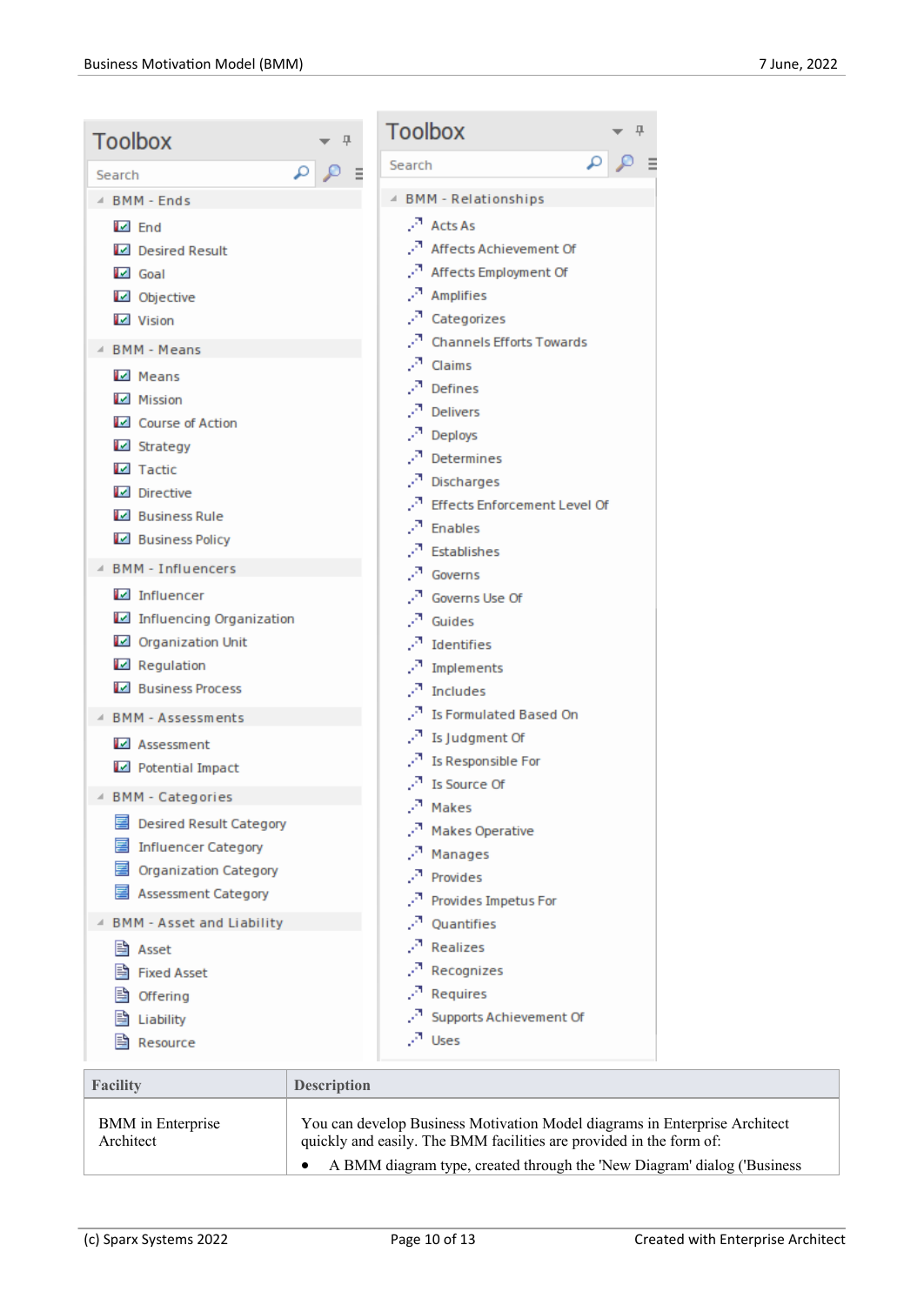|  | Modeling > BMM'                                                                                |
|--|------------------------------------------------------------------------------------------------|
|  | A 'BMM' page in the Diagram Toolbox, providing BMM elements (stereotyped<br>UML elements)      |
|  | BMM element and relationship entries in the 'Toolbox Shortcut Menu' and<br><b>Ouick Linker</b> |